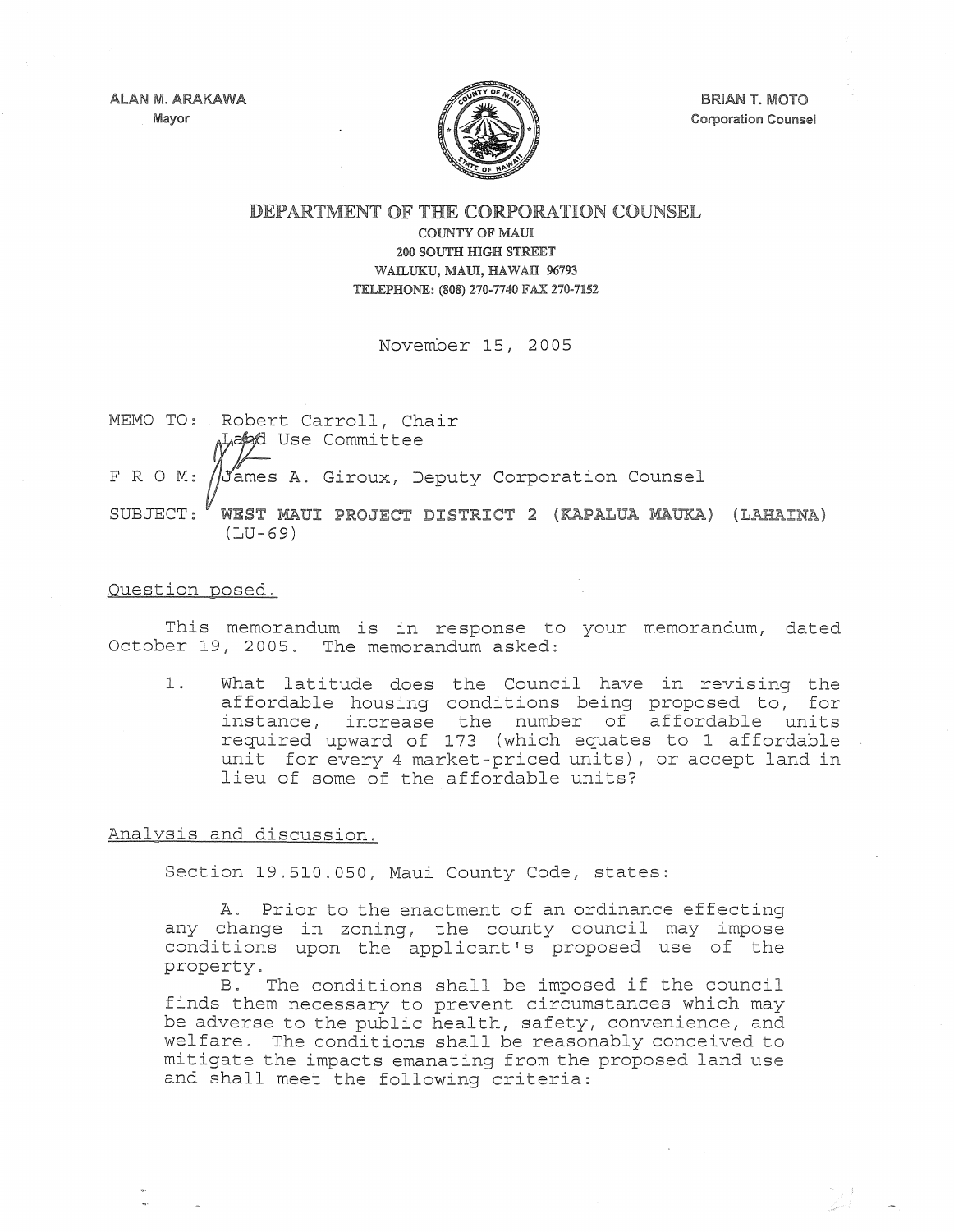1. That the public shall be protected from the potentially deleterious effects of the proposed use; and  $\frac{2}{3}$ .

That the need for public services created by the proposed use shall be fulfilled.

For the sake of brevity, and in the interest of providing a timely response, this memorandum summarizes legal principles pertaining to government-required dedications and other conditions imposed on development. We recommend that you seek further legal advice if more particular facts or issues present themselves.

Pursuant to Section 19.510.050, Maui County Code, and subject to constitutional law on the limits of government-required dedications and other development conditions, the Council may impose affordable housing conditions in connection with a change in zoning. In brief, to justify such a condition, the County must be able to show that the proposed development will cause or exacerbate a community problem (in this case, the availability of affordable housing) and that the condition imposed will help solve or address this problem. In particular, there must be an "essential nexus" between a "legitimate state interest" and the exaction required. Assuming such a nexus exists, the County must be able to show that the exaction is roughly proportional to the problems created by the development. No precise mathematical calculation is required; however, there must be some sort of individualized determination that the required dedication is related both in nature and extent to the impact of the proposed development. Nollan v. California Coastal Commission, 483 U.S. 825, 107 S.Ct. 3141 (1987), Dolan v. City of Tigard, 512 U.S. 374, 114 S.Ct. 2309 (1994).

Any affordable housing condition to be imposed, whether in units or land, should be evaluated in accordance with the constitutional parameters discussed above.

## Other questions posed; analysis and discussion.

2A. Can the State Land Use Commission effectively require Maui Land and Pine (MLP) to "develop no less than 125 affordable units as a part of its proposed Pulelehua project at Mahinahina" when the necessary approvals for Pulelehua project have not yet been obtained?

Section 205-4 (g), Hawaii Revised Statutes, authorizes the Land Use Commission to approve a petition for a district boundary amendment, deny such a petition, or modify such a petition "by imposing conditions necessary to uphold the intent and spirit of this chapter [205] or the policies and criteria established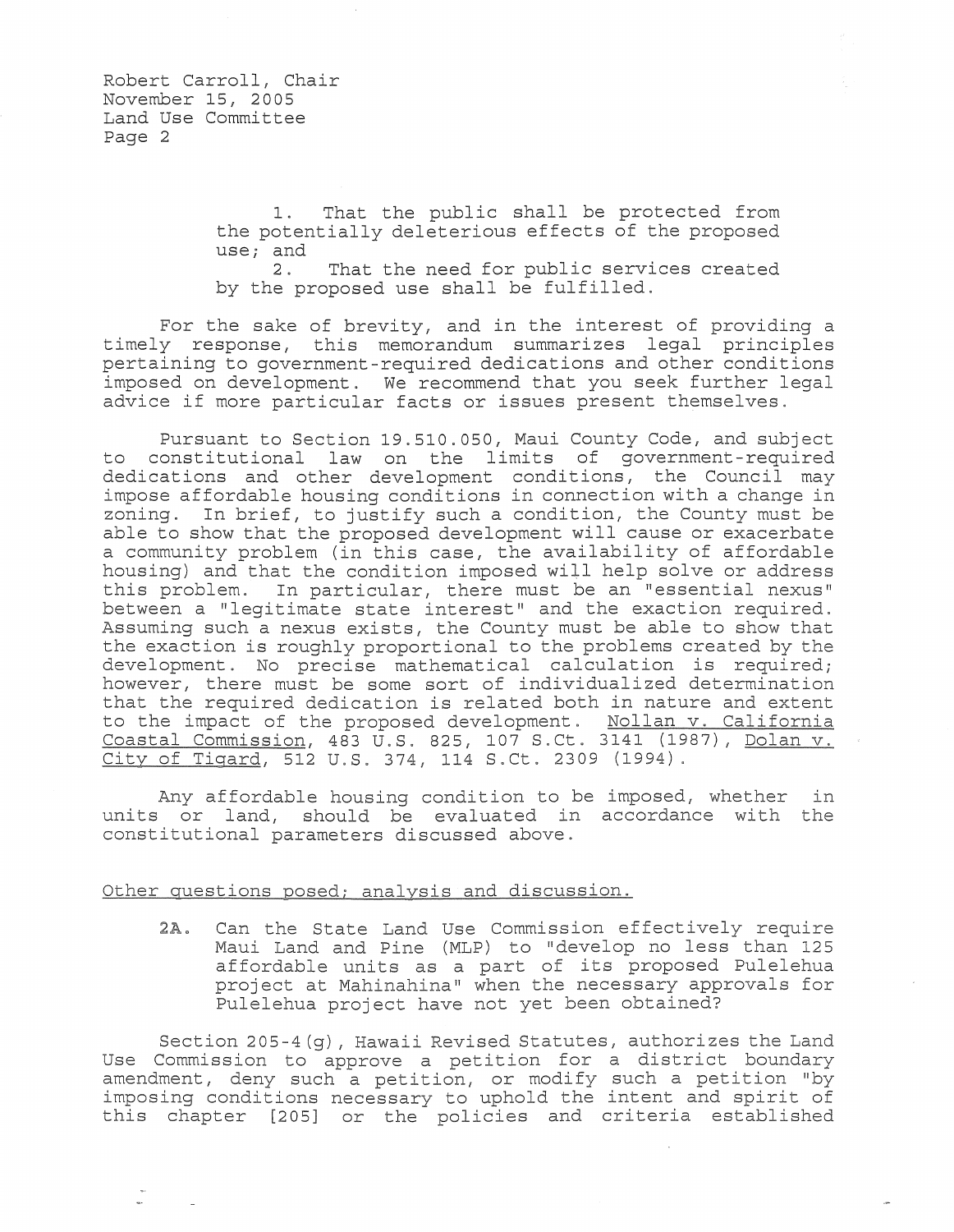Robert Carroll, Chair November 15, 2005 Land Use Committee Page 3

pursuant to section 205-17 or to assure substantial compliance with representations made by the petitioner in seeking a boundary change. $n<sup>1</sup>$ 

Pursuant to Section 15-15-90(e), Hawaii Administrative Rules, if a boundary amendment petition is approved, the Land Use Commission must impose certain conditions, including the following:

Petitioner shall provide affordable housing opportunities for low, low-moderate, and moderate income residents of the State of Hawaii to the satisfaction of the respective<br>county in which the land reclassified is located. The county in which the land reclassified is located. respective county shall consult with the housing and community development corporation of Hawaii prior to its approval of the petitioner's affordable housing plan. The location and distribution of the affordable housing or other provisions for affordable housing shall be under such terms as may be mutually agreeable between the petitioner and the respective county;<sup>2</sup>

In its Findings of Fact, Conclusions of Law, and Decision and Order (Docket No. A03-741), pertaining to MLP's petition for land use district boundary amendments, the Land Use Commission adopted Condition No.1, which states:

Petitioner shall provide affordable housing opportunities for low, low-moderate and gap-group-income residents of the State of Hawai'i to the satisfaction of the County of Maui, acting in accordance with its approved affordable housing policy. The location and distribution of the affordable housing and other provisions for affordable housing shall be under such terms and conditions as may be mutually agreeable to Petitioner and the County of Maui. Notwithstanding any affordable housing provisions that may be agreed to by Petitioner and the County of Maui, Petitioner, at a minimum, shall develop no less than 125 affordable units as a part of its proposed Pulelehua project at Mahinahina. <sup>3</sup>

As written, the last sentence of Condition No. 1 is not a decision approving the proposed Pulelehua project, but a provision

Findings of Fact, Conclusions of Law, and Decision and Order, Docket No. A03-741, Condition No. 1 (June 29, 2004).

 $^{1}$  § 205-4(g), HRS.

 $2$  § 15-15-90 (e) (7), HAR.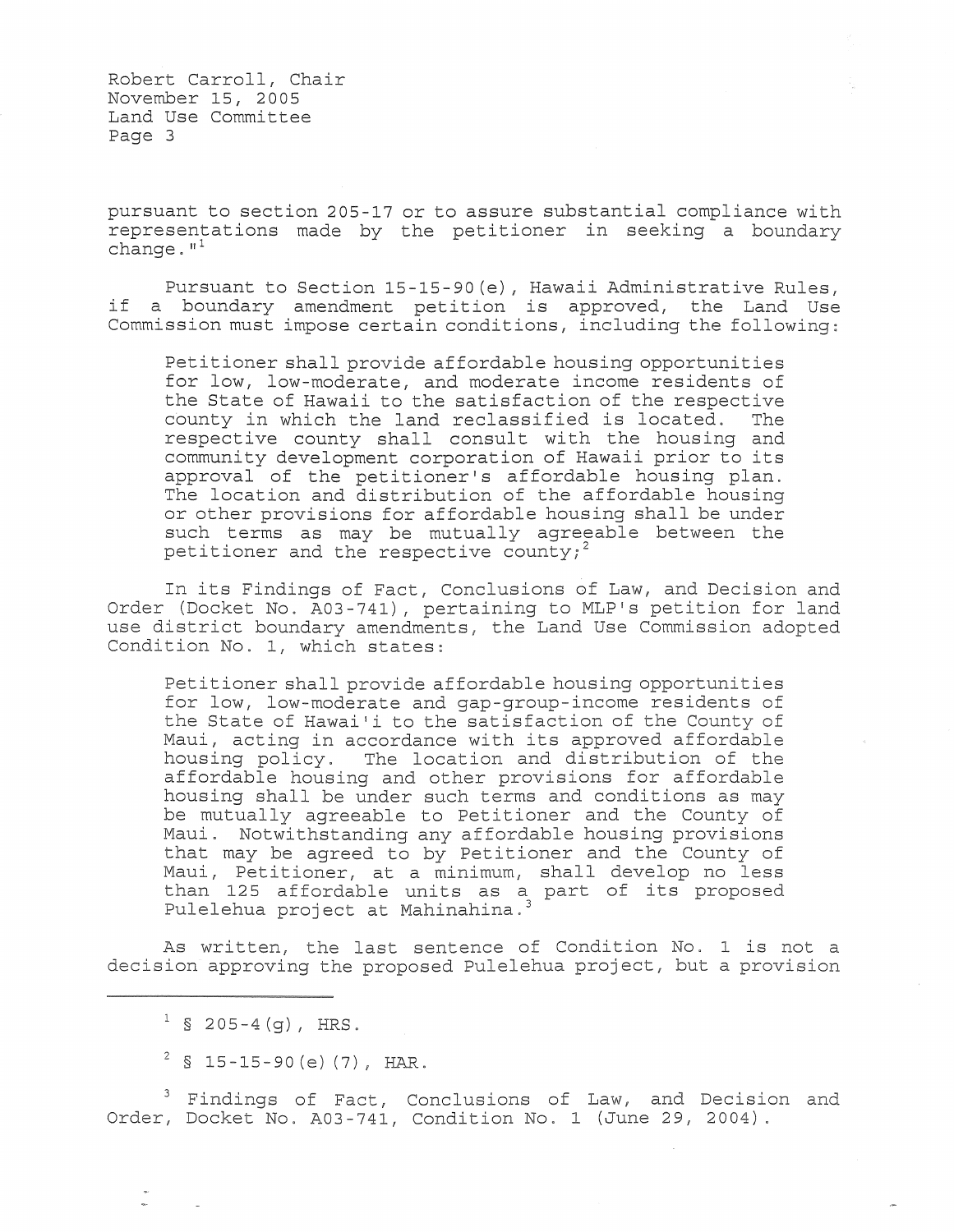Robert Carroll, Chair November 15, 2005 Land Use Committee Page 4

apparently intended to specify the location of the affordable housing units required. It appears that Condition No. 1 is based on the Commission's findings that "Petitioner has demonstrated a history of providing affordable housing for its employees, and has complied with all affordable housing and employee housing requirements previously imposed as conditions of developing the existing Kapalua Resort",<sup>4</sup> and that Petitioner intends to satisfy affordable housing requirements "off-site, on other lands owned by Petitioner."<sup>5</sup>

If, for whatever reason, MLP's applications for land use entitlements for the Pulelehua project are denied, MLP will still be bound by Condition No. 1 and other applicable conditions for purposes of its Kapalua Mauka development. In such circumstances, MLP may have to seek amendment of Condition No. 1 by submitting an appropriate petition with the Land Use Commission.

*2B.* Will the condition create an obstacle to the development of the requisite affordable housing units if the necessary approvals for Pulelehua are either delayed or unsuccessful? Does the condition restrict the County's ability to require the affordable housing units to be developed in West Maui generally as opposed to the Pulelehua project specifically?

For purposes of answering these questions, we assume that the "condition" referenced is Condition No. 1.

As discussed above, Condition No.1 is a condition imposed by the Land Use Commission in its grant of district boundary amendments for the Kapalua Mauka development. If the necessary approvals for the Pulelehua project are delayed or denied, MLP may have to consider seeking an amendment of Condition No.1.

Condition No.1 does not restrict Council's power to draft and adopt an appropriate affordable housing condition in connection with the land use entitlements requested by MLP for Kapalua Mauka. Subject to constitutional limitations and Maui County Code requirements, discussed above, Council may, for purposes of crafting an affordable housing condition, consider locations other than Pulelehua.

<sup>4</sup>Findings of Fact, Conclusions of Law, and Decision and Order, Docket No. A03-741, Finding of Fact No. 37 (June 29, 2004).

<sup>5</sup>Findings of Fact, Conclusions of Law, and Decision and Order, Docket No. A03-741, Finding of Fact No. 35 (June 29, 2004).